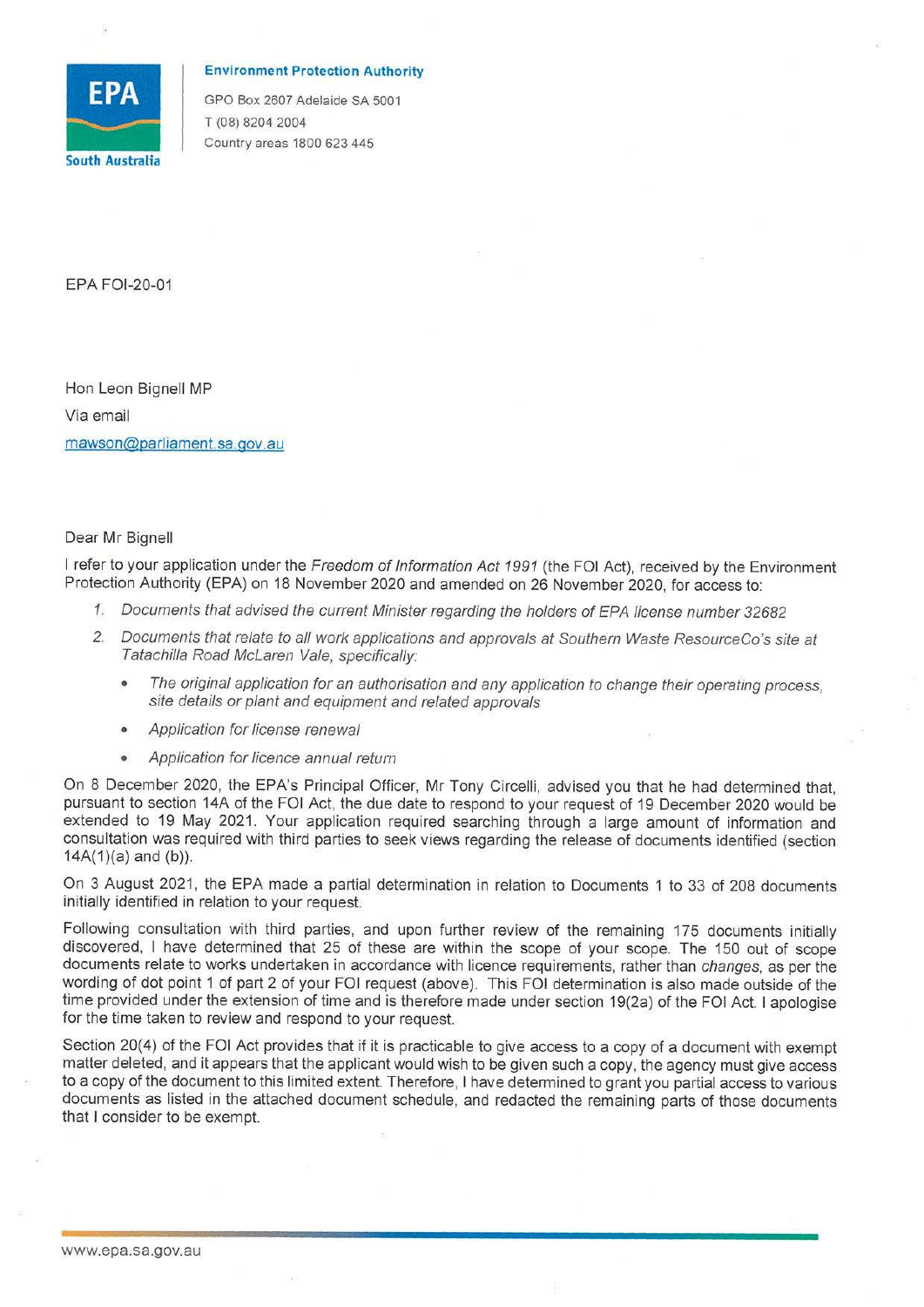# **Determination**

In relation to Documents 34 to 58, the Environment Protection Authority determines to:

- Grant full access to 2 documents.
- Grant partial access to 23 documents.

The reasons I have refused access to certain parts of documents are summarised in the attached document schedule and explained in more detail below.

## **Clause 7 of Schedule of the FOi Act, Documents affecting business affairs**

- (1) A document is an exempt document  $-$ 
	- (c) if it contains matter  $-$
	- (i) consisting of information (other than trade secrets or information referred to in paragraph (b)) concerning the business, professional, commercial or financial affairs of any agency or any other person; and
	- (ii) the disclosure of which-
		- (A) could reasonably be expected to have an adverse effect on those affairs or to prejudice the future supply of such information to the Government or to an agency; and
		- (8) would, on balance, be contrary to the public interest.

Documents 34, 35, 37 to 40, and 42 to 58 contain matter that relate to the business, professional, commercial or financial affairs of an agency or another person under clause 7(1)(c) of Schedule 1 of the FOI Act. I have determined that, on balance, disclosure of this information could reasonably be expected to have an adverse effect on those affairs. Public interest factors taken into account are described below. The exempt content of these documents and third party names and contact details have been redacted.

## **Public interest factors considered**

In making this determination I have also taken the following public interest factors into consideration:

### Pro release

- Pro-release of documents meets the objects of the FOi Act.
- Documents relating to environmental issues are in the public interest.
- Documents relating to the regulation of licenced sites are in the public interest.
- Whether the documents provide insight into the regulatory operations and accountability of the EPA.
- What information is already in the public domain, such as details already available on the EPA's public register.

### Against release

- The release of customer information and site details of the original locations of the waste being transported may have an adverse effect on the contractual relationship between Southern Waste Resourceco and its customers. The information is also considered to be of commercial value, which could be diminished if released. It is not in the public interest to release information which may have contractual or commercial value to either customers or Southern Waste Resourceco.
- The release of mobile phone numbers may have an adverse effect on current and former employees.

On balance, the reasoning against release for portions of documents outweighed the public interest factors for release.

# **Right of appeal**

If you are dissatisfied with this determination you are entitled to apply for an internal review in accordance with section 29 of the FOI Act. To make an internal review application, please either write a letter or send the attached form to the Chief Executive of the Environment Protection Authority, Mr Tony Circelli, within 30 (calendar) days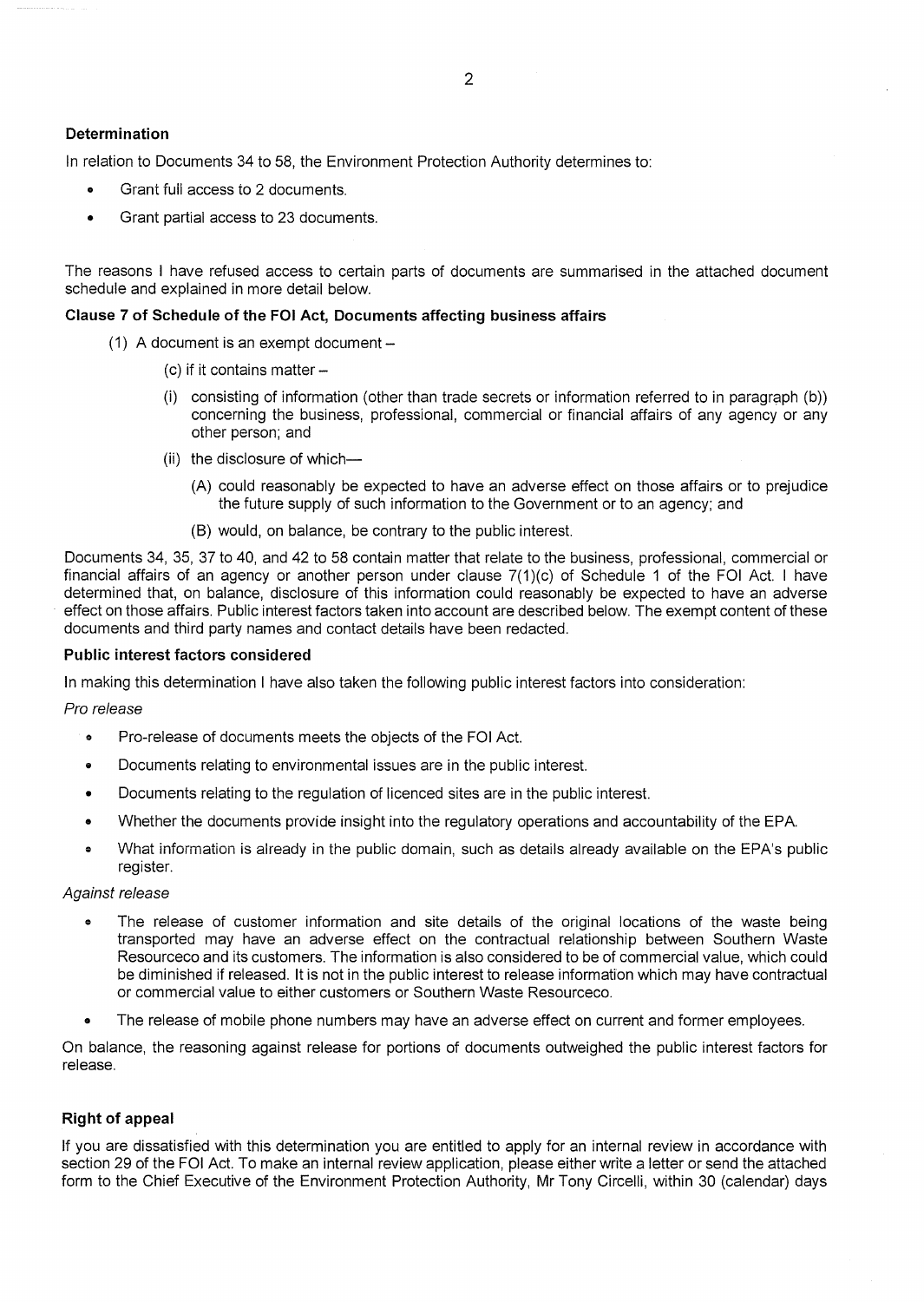after you receive this letter. Should you submit an application for an Internal Review, please include an application fee of \$38.25, or request a fee waiver.

In accordance with the requirements of Premier and Cabinet Circular PC045, details of your FOi application, and the documents to which you are given access, may be published in the EPA's disclosure log. A copy of PC045 can be found at https://www.dpc.sa.gov.au/resources-and-publications/premier-and-cabinet-circulars

Should you have any queries in relation to this determination please contact Ms Kathleen Dean, Freedom of Information / Public Register Administrator on 8204 2113 or email epa.publicregister@sa.gov.au

Yours sincerely

Suzanne Behrendt Accredited Freedom of Information Officer **General Manager People and Performance Environment Protection Authority** 

 $502$ 

Date: